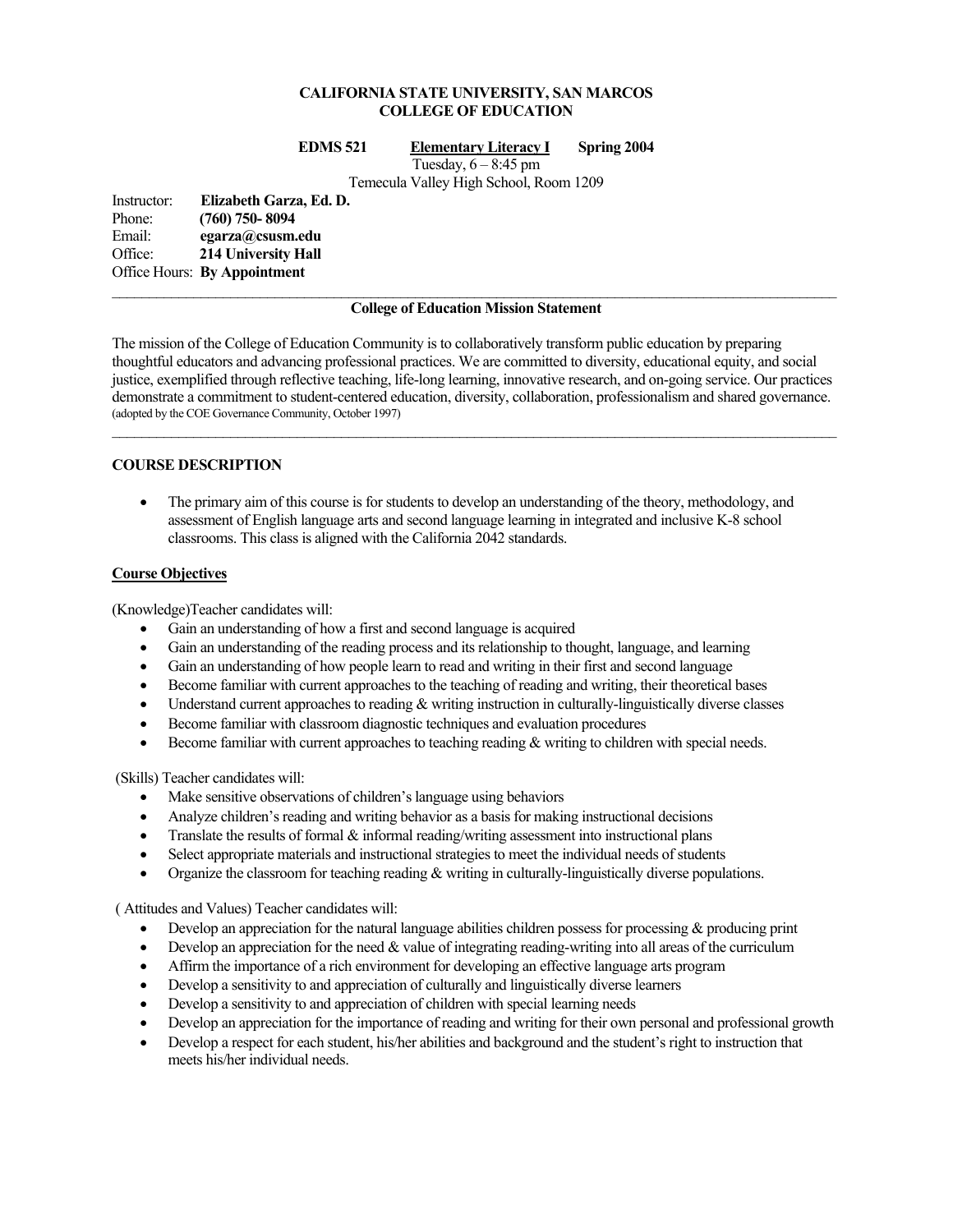## **GENERAL CONSIDERATIONS**

NOTE: I RESERVE THE RIGHT TO CHANGE, ADD TO, OR DELETE ANY MATERIAL OR ASSIGNMENT FROM THE COURSE.

## **Authorization to Teach English Learners**

This credential program has been specifically designed to prepare teachers for the diversity of languages often encountered in California public school classrooms. The authorization to teach English learners is met through the infusion of content and experiences within the credential program, as well as additional coursework. Students successfully completing this program receive a credential with authorization to teach English learners.(approved by CCTC in SB 2042 Program Standards, August 02)

## **Students with Disabilities Requiring Reasonable Accommodations**

Students are approved for services through the Disabled Student Services Office (DSS). This office is located in Craven Hall5205, and can be contacted by phone at (760) 750-4905, or TTY (760) 750-4909. Students authorized by DSS to receive reasonable accommodations should meet with their instructor during office hours or, in order to ensure confidentiality, in a more private setting.

## **College of Education Attendance Policy**

All students are expected to attend all classes and participate actively. At a minimum, students must attend more than 80 % of class time to receive a passing grade for the course. Should the student have extenuating circumstances, s/he should contact the instructor as soon as possible. (adopted by the COE Governance Community, 12/97)

### **Standards Alignment**

Standard 3- Relationship Between Theory and Practice Standard 4- Pedagogical Thought and Reflective Practice Standard 5- Equity, Diversity, & Access to the Core Curriculum Standard 7- Equity, Preparation to Teach Reading Language Arts

## **Teacher Performance Expectations (TPE) Competencies**

This course is designed to help teachers seeking the Multiple Subjects Credential to develop the skills, knowledge, and attitudes necessary to assist schools and districts in implementing effective programs for all students. The successful candidate will be able to merge theory and practice in order to realize a comprehensive and extensive educational program for all students. The following TPE's are addressed in this course:

| Primary Emphasis                                            | Secondary Emphasis                |
|-------------------------------------------------------------|-----------------------------------|
| TPE 1a- Subject Specific Pedagogical Skills for MS Teaching | TPE 5- Student Engagement         |
| TPE 2- Monitoring Student Learning                          | TPE 7- Teaching English Learners  |
| TPE 3- Interpretation and Use of Assessments                | TPE 8- Learning About Students    |
| TPE 4- Making Content Accessible                            | TPE 9- Instructional Planning     |
| TPE 6- Developmentally Appropriate Teaching Practices       | TPE 10- Instructional Time        |
| TPE 6a- Developmentally Appropriate Practices in K-3        | TPE 11- Social Environment        |
| TPE 6b- Developmentally Appropriate Practices in 4-8        | TPE 13- Professional Growth       |
| TPE 6d- Teaching Special Education Populations in           | TPE 14- Educational Technology    |
| <b>General Education Environments</b>                       | TPE 15- Social Justice and Equity |

## **COURSE REQUIREMENTS**

#### **Required Texts**

**Clay, M. (2002).** An Observation Survey of Early Literacy, 2cnd Edition. Heinemann.

- **Gibbons, P. (1993).** Learning to learn in a second language. Portsmouth, NH: Heinemann.
- **Johns, J. (2000).** Basic Reading Inventory: Pre-primer through grade twelve and early literacy assessments. Dubuque, Iowa: Kendall-Hunt
- **Tompkins, G. E. (2001).** Literacy for the 21<sup>st</sup> Century: A Balanced Approach, 3<sup>rd</sup> Edition. Prentice Hall
- **Zarrillo, J. J. (2002).** Ready for RICA: A test preparation guide for California's Reading Instruction Competence Assessment. Merril Prentice Hall.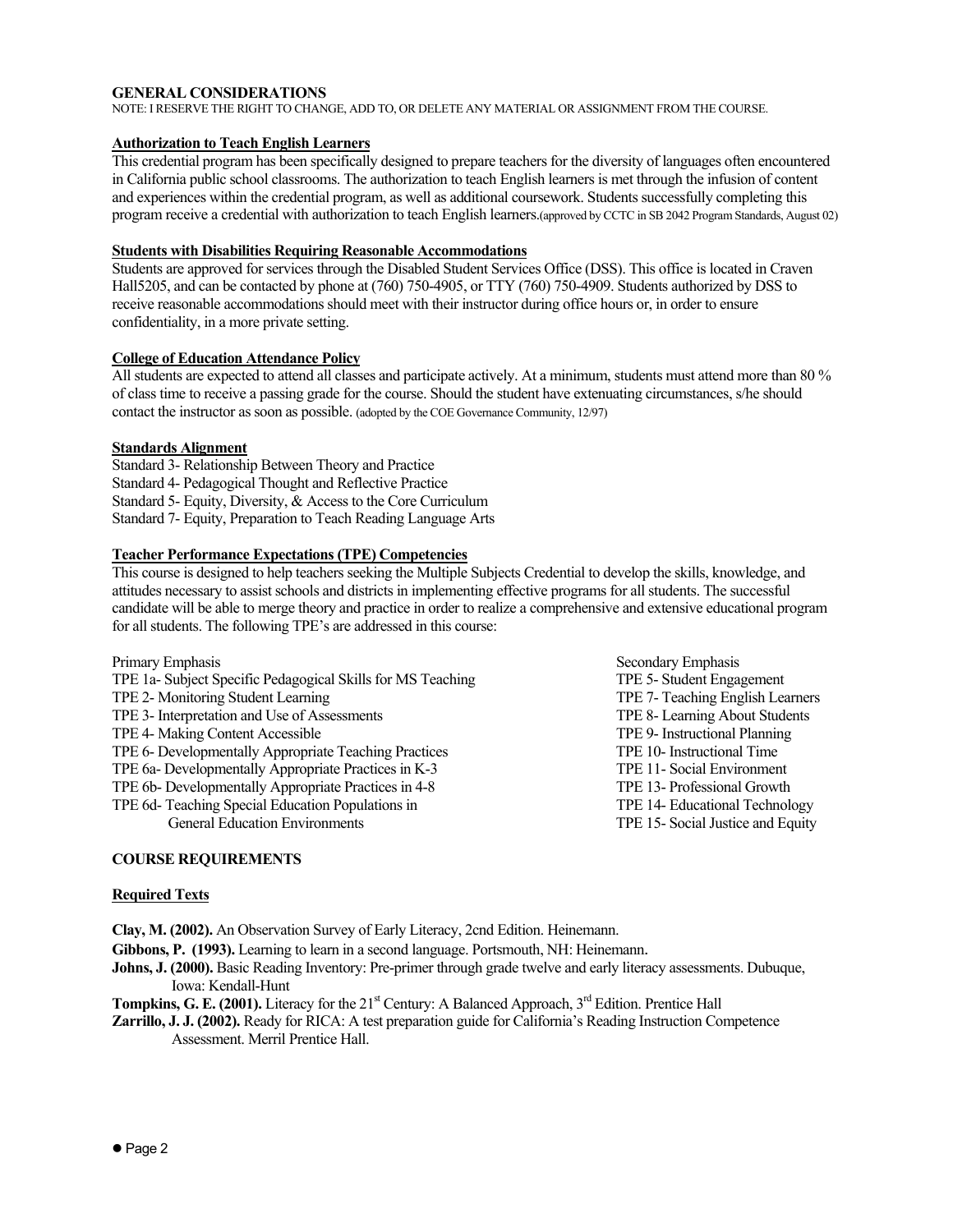## **Grading Policy**

All students are expected to participate in class activities and demonstrate reflective learning. It is important that students are well prepared for course sessions by completing the readings and assignments scheduled before the class meeting. Unless otherwise negotiated with the instructor, all assignments are to be handed in on the due date. Assignments not handed in on due date will lose 10 % of earned credit per day. Assignments should be typed and double-spaced. The following grading scale will be used:

| $A(96-100)$ | $B+ (87-89)$  | $C+(77-79)$  | $D+(67-69)$  |
|-------------|---------------|--------------|--------------|
| A-(90-95)   | B (83-86)     | C $(73-76)$  | D $(63-67)$  |
|             | $B - (80-82)$ | C- $(70-72)$ | D- $(60-62)$ |

## **ASSIGNMENTS**

# **Attendance and Participation 15 points (Due every session)**

You are expected to attend all class session, to participate actively in class activities, and to complete all required readings and reading responses by the assigned date.

#### **Language Arts Resource Notebook… Part I 40 points (Session 11)**

You will develop a Reading/Language Arts Resource Notebook that will be used to inform your teaching. First, it demonstrates your preparation and understanding of the reading and language arts. Second, it serves as a growing resource for your continued learning. The Notebook needs to have an index and it should be clearly and neatly organized around the RICA Content Areas covered in this course.

For each of the 6 RICA Content Areas covered in Part II you need to include a type written:

**A RICA analysis sheet**: (a) what this content area is about (Put it in your own words – 2 to 4 sentences), (b) 2 ways of assessing it (include rationale); (c) 1 way of teaching it (description  $\&$  accommodations). Describe the strategy  $\&$  explain how it supports reading, writing and/or language arts development.

### **A field observation form for:**

- Planning, Organizing, and Managing Reading Instruction (RICA CA 2)
- Phonemic Awareness (RICA CA 3)
- Concepts About Print (RICA CA 4)
- Systematic, Explicit Phonics and Other Word Identification Strategies (RICA CA 5)
- Spelling Instruction (RICA CA 6)
- Reading Comprehension Narrative (RICA CA 7)
- Vocabulary Development (RICA CA 12)
- Structure of the English Language (RICA CA 13)
- Plus and additional area on Special Needs

You MAY (but are not required to) include in your language arts note book the following: course assignments, course handouts and materials from your classroom/school site, examples of lesson plans and student work, information from internet sources or professional journals, strategies you will use to teach these content areas, pictures of students learning a specific strategy as well as your reflection on what was happening, why it worked or didn't work and why that was.

Note: Besides the course readings, Dr. Alice Quiocho's web site can also serve as a resource. The address is: http://www.csusm.edu/Quiocho. Click on "reading instruction portfolio." See the section on accommodations for ideas on ways to support second language learners. Note: See **www.ed.gov/free/** for free Educational Materials.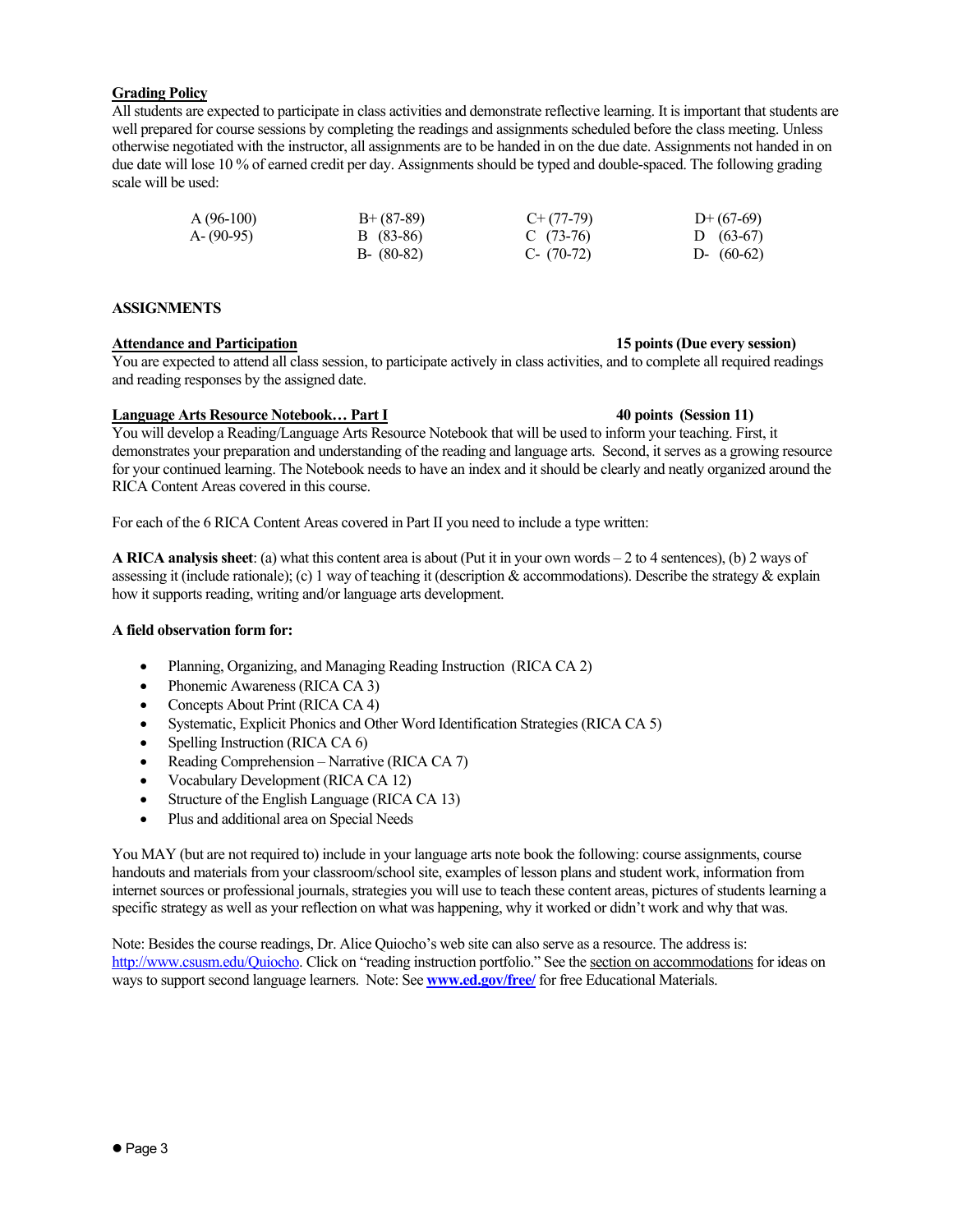## **Mini Case Study (30 pts) (Session 8)**

**Assess**: Choose a child between the ages of 3.5 – 6 who is **not** reading yet. Use the John's Appendix A: Early Literacy Assessment to conduct the following assessments of the child's emergent reading behavior:

- Alphabet Knowledge Letter Identification (Johns 390, 391, 424)
- Literacy Knowledge Concepts About Print (Johns 393, 395, New Shoes, 426 427, Tompkins p. 75)
- Auditory Discrimination phonemes (Johns 414, 431)
- Phoneme Segmentation (Johns 416, 433)
- Basic Word Knowledge (Johns 417, 434)
- **Analyze**: Look at the information that you have gathered and develop **a profile** of the child as an emergent reader and **a qualitative analysis** of early literacy by using the data to complete the forms in John's p 422 and 423.
- **Apply**: Apply your analysis of the child's early literacy behaviors to reading instruction. How would you use the child's strengths to help him/her develop his/her literacy? What area(s) would you focus on first? What would you do as a teacher to help him/her in this area?
- **Reflect**: Think again about the process of assessing the child. What would you do differently or try differently next time? Why? What scaffolds and strategies would you try? What would your next steps in assessment be?

## **Reading Strategy Lesson Plan (15 pts) (Critical Assessment Task) (Session 11)**

You will write and present one **READING** STRATEGY lesson plan. Make your lesson active, interesting, and meaningful. *Important*: Your lesson must address the needs of mainstream students, as well as make provisions for second language learners, students presenting difficulty, and accelerated students. Choose a writing standard for your grade level to guide your objectives. Examples of possible strategies include:

- 
- 
- 
- > Relating what you are reading to what you already know > Finding the main idea of a story
- 
- > Phonemic Awareness > Using graphic organizers for comprehension
- > Monitoring Reading  $\geq$  Organizing information while you read
- > Comprehension > Content area reading Phonics
	-
- > Identifying patterns in a text  $>$ Using graphic organizers for comprehension